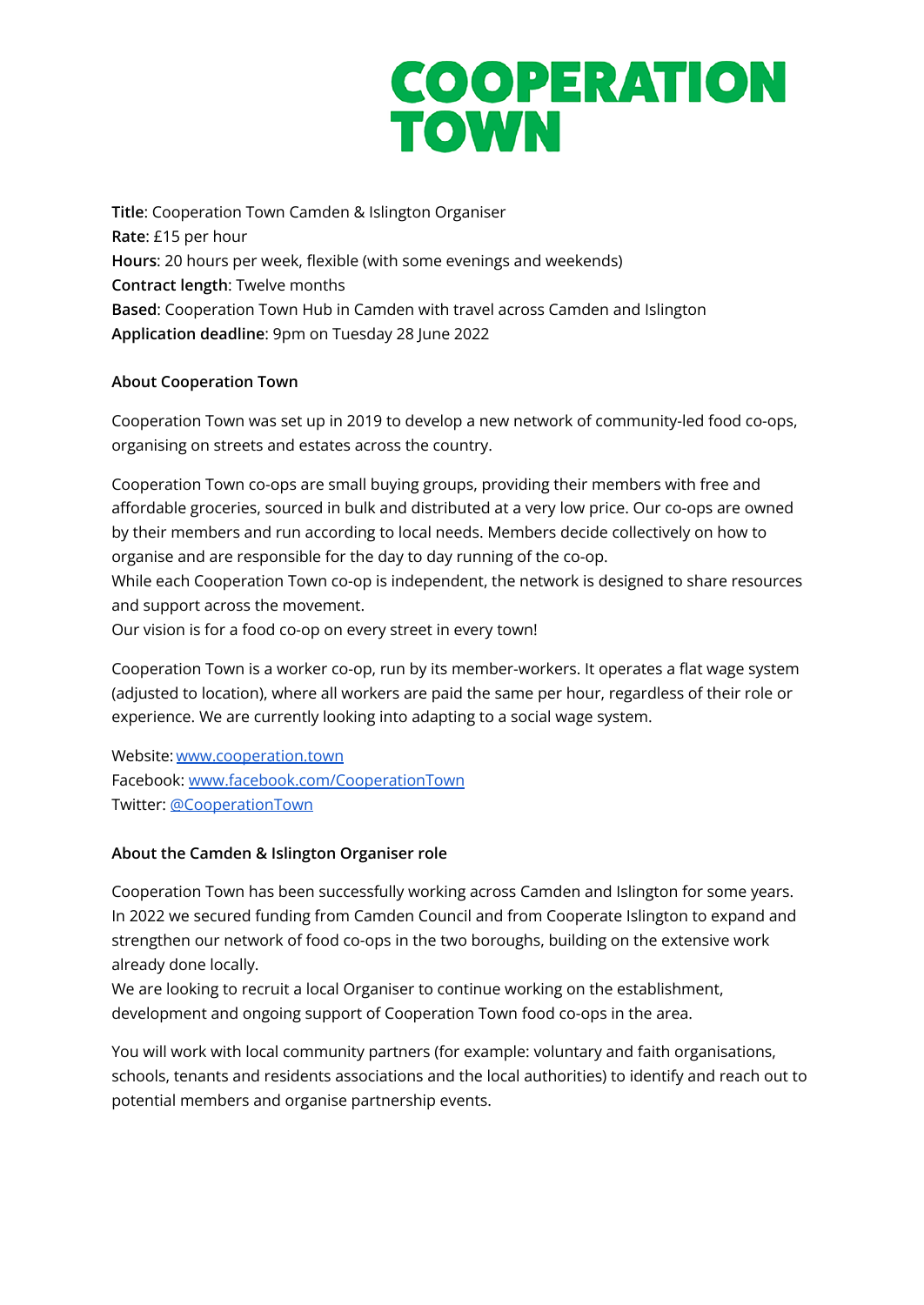## **COOPERATION TOWN**

You will work directly with members of the community across different locations to share information, recruit members, find organising spaces and help groups establish new community food co-ops. You will provide ongoing support as co-ops develop and grow.

You will help the co-ops to link up with local food suppliers, including surplus and wholesale suppliers, and work with them to establish a smooth and effective logistics operation.

You will be expected to be available for in-person and online sessions, meetings and events. Working days are flexible, responding to members' and partners' needs and availability (within reason). You will be self managing your own time to suit the project best.

You will be responsible for self managing resources, including a small budget (with support from colleagues) and for regular information sharing with funders and the team.

Our Organisers are actively listening to their community's needs, providing support and encouragement, building social connections and resources to overcome challenges. Your role will be to bring people together and facilitate a space for collaboration, mutual support, experimentation and solidarity.

You will be part of the Cooperation Town team of organisers (mostly based in London). As a workers cooperative, we operate a non hierarchical structure (with no line management) and you will be expected to take active part in the cooperative's sessions and meetings.

The position would be based from home, with regular visits to community spaces across the two boroughs. Some work is likely to take place over evenings and weekends.

### **Community Food Co-ops Organiser Roles & Responsibilities**

- Establish and maintain good working relationships with members and partners
- Support local organisers to develop and run community events
- Identify 'community anchors' and support them in their initial role
- Facilitate an inclusive space where members of the community can build relationships with each other and work collaboratively
- Organise introductory workshops and meetings
- Build relationships with local food suppliers, including wholesalers and food surplus distributors
- Identify local organising spaces and help members to negotiate their use
- Support food coops with practical and operational aspects, such as ordering stock and financial planning
- Support residents to address barriers to participating in food coops
- Maintain a database of all groups
- Take active part in planning and strategy with support from the Cooperation Town team